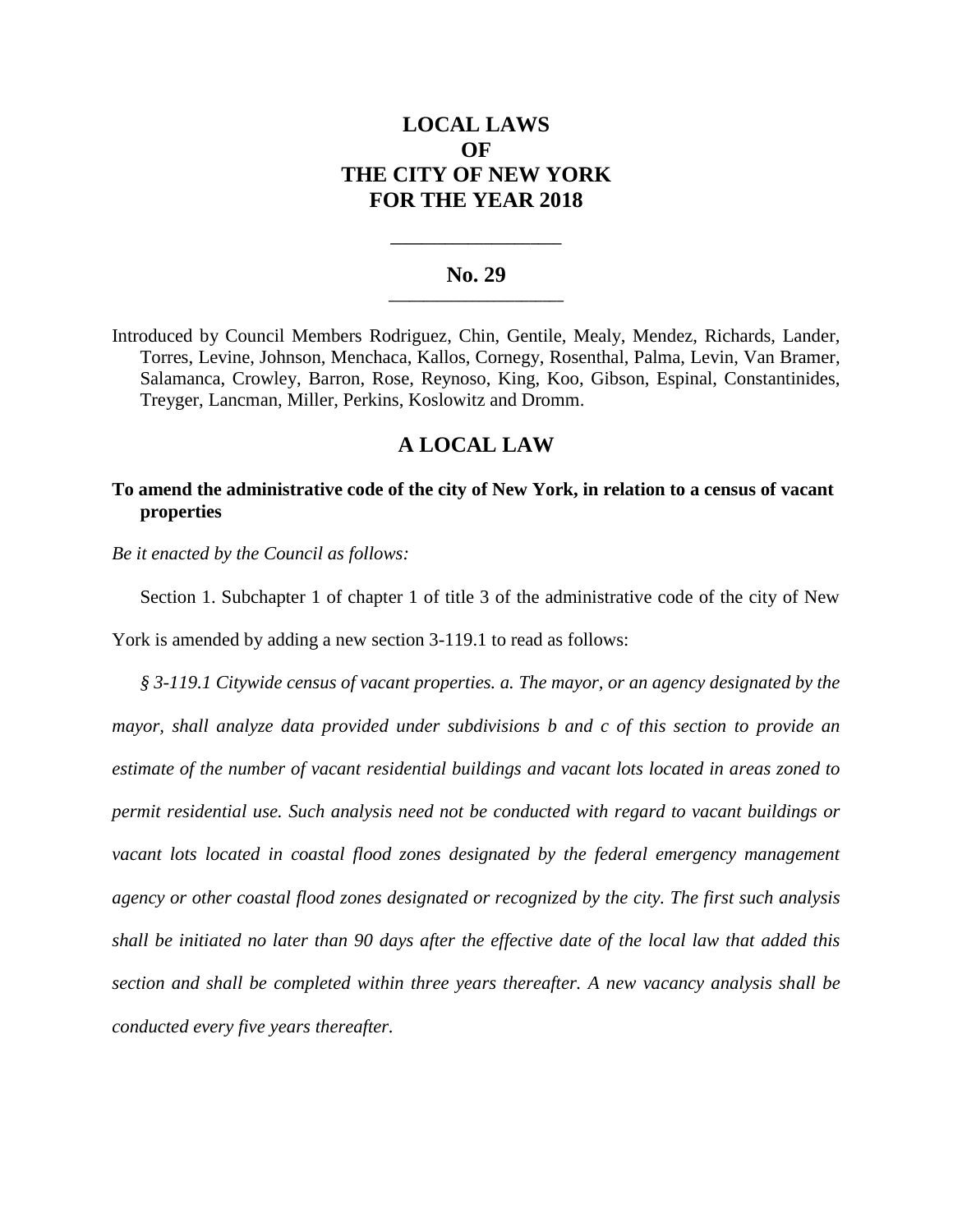*b. The departments of housing preservation and development, environmental protection, buildings and sanitation and the fire department, and any other agency upon request of the mayor or such designated agency, shall provide to the mayor or such designated agency such records as may be provided lawfully concerning the physical condition of and services provided to any building or parcel of land within the city in order to aid the mayor or such designated agency in determining whether any building or lot is vacant.*

*c. The mayor or such designated agency shall compile a list of the potentially vacant buildings and potentially vacant lots disclosed as a result of such analysis. Sources of information relating to buildings and lots shall include, but need not be limited to, records of the department of housing preservation and development, the department of finance and the department of buildings, and each agency shall provide to the mayor or such designated agency such information as shall be requested and that may be provided lawfully.* 

§ 2. This local law takes effect 180 days after it becomes law, except that the mayor or the agency designated by the mayor under this section may take such actions as are necessary for its implementation, including the promulgation of rules, before such effective date.

#### THE CITY OF NEW YORK, OFFICE OF THE CITY CLERK, s.s.:

 I hereby certify that the foregoing is a true copy of a local law of The City of New York, passed by the Council on December 19, 2017 and approved by the Mayor on January 8, 2018.

MICHAEL M. McSWEENEY, City Clerk, Clerk of the Council.